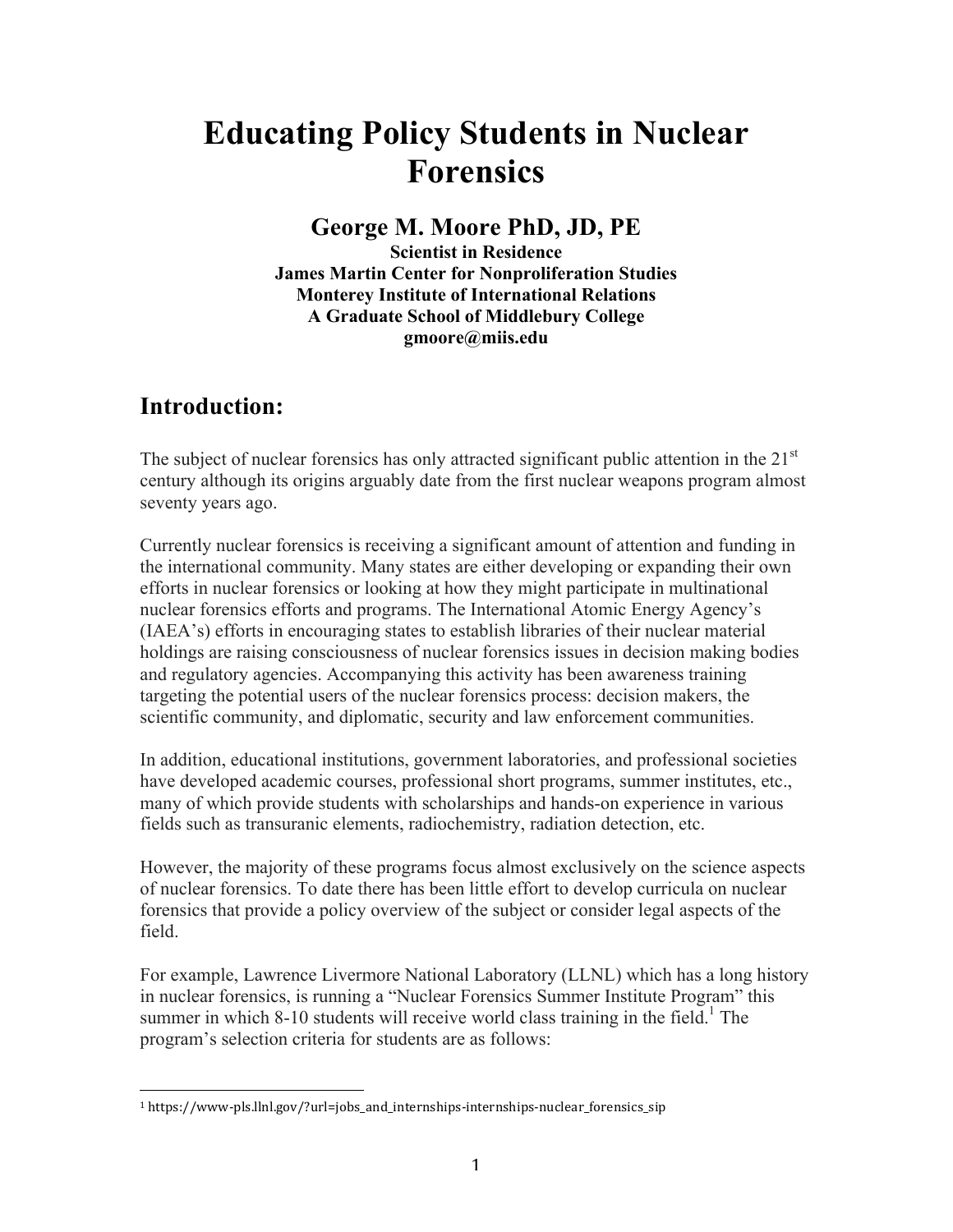We select graduate students who are majoring in physics, chemistry, geology and geochemistry, nuclear engineering, chemical engineering and environmental sciences that have an interest in nuclear science and would like to do hands-on research under the guidance of a staff scientist.  $2^{\circ}$ 

Similarly, degree programs and coursework in nuclear forensics tend to originate in chemistry, nuclear engineering, and sometimes physics faculties. Available teaching materials, discussed further below, are extremely limited, and those that do exist focus primarily on the technical aspects of nuclear forensics.

Where can international relations majors, nonproliferation studies majors, or anyone whose training is non-technical go to find appropriate education for policy makers in nuclear forensics?

Based on the author's experience in teaching nuclear forensics and other technical topics to non-technical students in a master's degree program, this paper will focus on providing education for future policy and decision makers. It will consider why such education is needed and discuss what subjects should be covered. An underlying but extremely necessary discussion will address the issues of how to communicate scientific information to a non-science student and the challenges of presenting nuclear forensics materials to a non-technical group of students.

Finally, a proposed exemplar curriculum will be presented.

# **Discussion:**

# **A. Why is teaching non-technical (i.e. policy) students about nuclear forensics important?**

Why is the teaching of nuclear forensics to policy students important? Perhaps the answer should be obvious. However, the fact that teaching nuclear forensics to policy students is apparently only being done in a few locations may indicate that it is not considered important either by the academic community or by the students themselves.

Simply put, policy students evolve to become diplomats, politicians, and decision-makers who will ultimately influence the development of nuclear forensics primarily through the selective allocation of resources. It is important therefore that they develop an understanding of the topic at a level of detail that allows them to understand whatever scientific arguments are being made and to intelligently make policy decisions relating to nuclear forensics.

Who are policy students? Is it sufficient to address simply undergraduate and graduate students, or is the description of the educational need broader? The author would argue that a broad definition is preferable. Although the author currently teaches in a graduate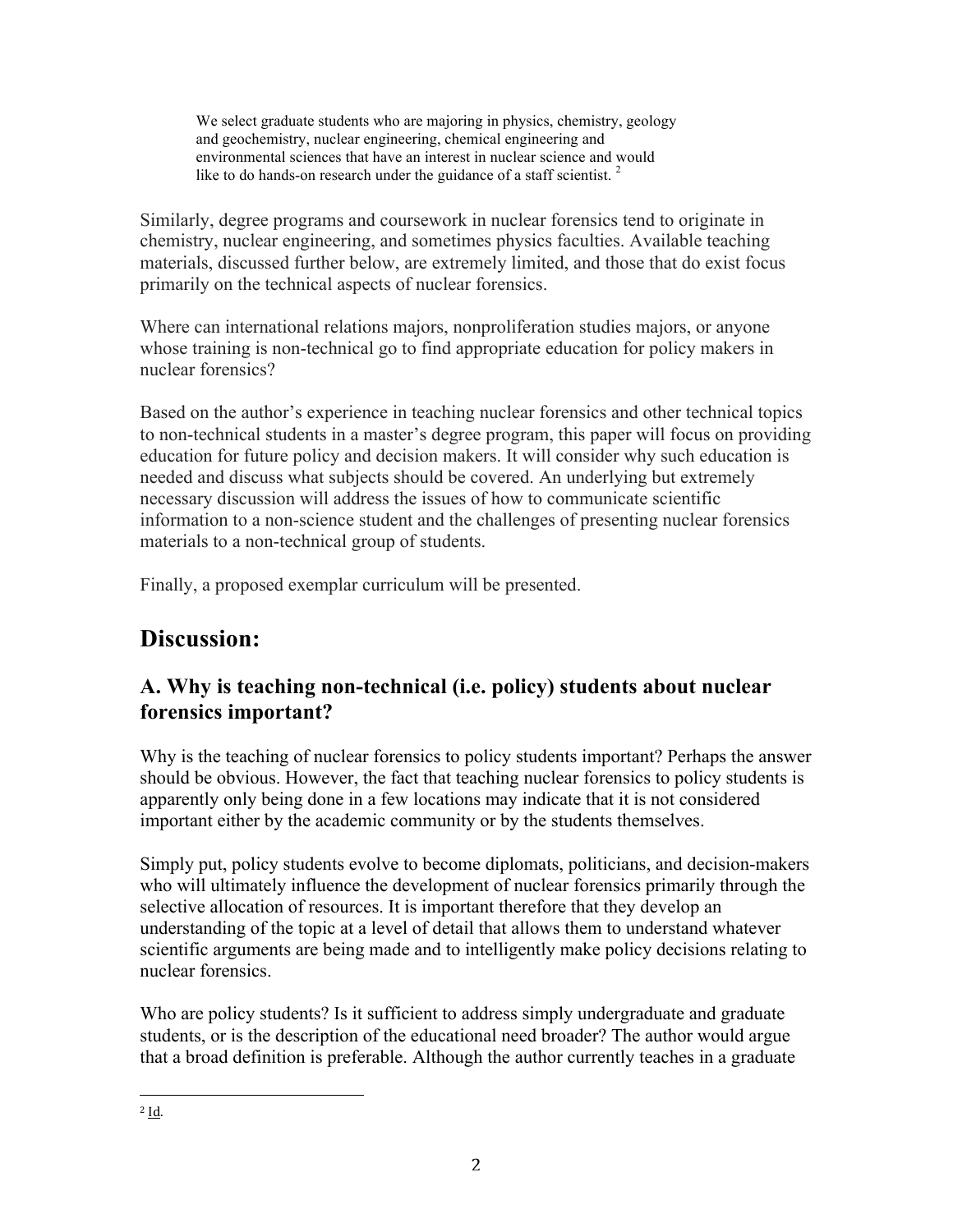program the discussion in this paper is equally applicable to the education of undergraduates and to the education of postgraduates, i.e., professionals in all levels including diplomats, members of regulatory bodies, etc. who do not possess a technical education that allows them to self-educate in the area of nuclear forensics.

So what are the typical characteristics of a "policy" student? Perhaps the most defining characteristic is that most of them come from non-technical educational backgrounds. As an undergraduate they may have studied international relations, political science, government, etc. A few policy graduate students may have technical undergraduate backgrounds. The author's course in Nuclear Forensics is an elective in the Nonproliferation and Terrorism masters program at the Monterey Institute of International Studies. The students' backgrounds in this course to date have been approximately two thirds non-technical students. The one third of students with technical backgrounds is higher than the general student population in this masters program.

What this means in practical terms is that teaching nuclear forensics to policy students involves the teaching of the relevant science concepts. For many of the policy students a course in nuclear forensics may be the first time they have taken any type of science course since high school. Terms such as "isotope," "fission," etc. may need to be explained. Their fundamental knowledge of science may be extremely basic or essentially nonexistent. This should by no means be taken to imply that the policy students are not intelligent. However, to some extent a course in nuclear forensics, or for that matter any course in science given to policy students, must be thought of as a language course. In fact, one of the author's stated goals for the course is the students' acquisition of a vocabulary with which to speak effectively to nuclear forensics professionals.

Unfortunately our current educational method in graduate school is still mainly lecture format. A dozen students may be listening to the lecturer and perhaps only half understand what he or she is saying. In many non-technical classes statements made by a lecturer that are not understood by the students would immediately be challenged. The author's impression is that tragically this is less likely to occur when the lecture has a scientific theme. Many students feel intimidated because they may assume that they are the only one in the class who does not comprehend what is being said. This adds to the general reluctance that students may have to pose questions which they feel will disclose what they may consider to be an embarrassing lack of scientific knowledge. Sometimes the lack of understanding by a student only becomes clear when they can't perform on an examination. How to address this challenge of a communication barrier between a science background instructor and a policy student is, in the author's opinion, one of the greatest challenges in teaching to non-technical students. It is tempting for the instructor to periodically ask the students in class, "Do you understand?" or pose some question of that nature. Many of us have seen this in practice, or may have experienced it as a student. Although it demonstrates a concern by the instructor, it rarely breaks through the barrier of reluctance students may have to admit that they truly are confused.

Another challenge that becomes apparent when teaching a mixture of technical and nontechnical students in a technical subject such as nuclear forensics is the students' concern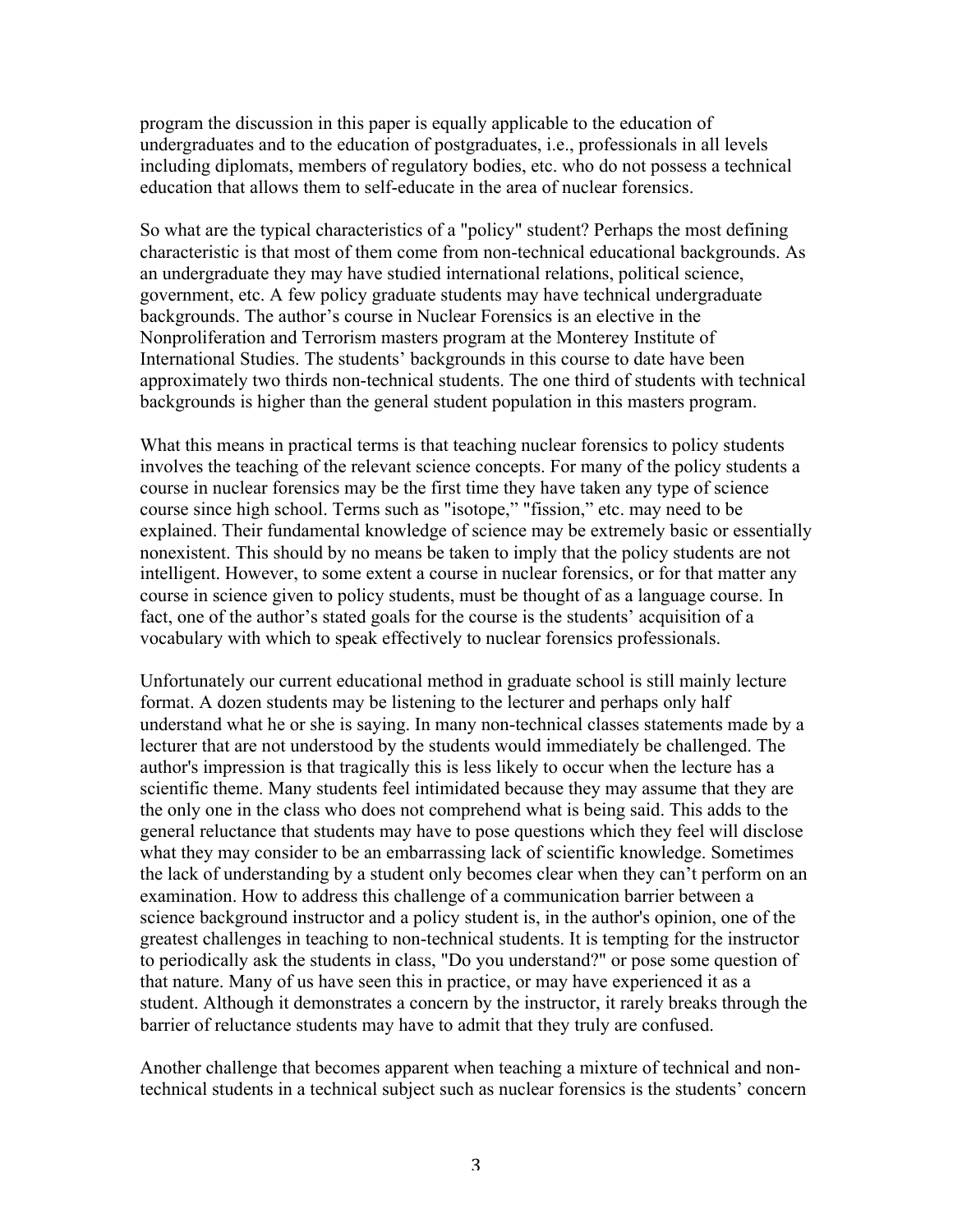about how they will be graded. Since the subject matter is technical, the non-technical students may be reluctant to even take the course for fear that they may suffer in grading with respect to the more technically competent students. The instructor must be sensitive to the realistic concerns of non-technical students that they may not be able to compete effectively with students who have a technical background. The course syllabus should clearly indicate that the focus of the course is on the policy issues of the subject and that assistance will be provided for learning the basic science concepts.

Although it is relatively easy to express some of these concerns or challenges, overcoming them is not easy in practice. One-on-one interactions with the students (which may be extremely difficult in a large class, but is achievable generally in a seminar session) may be necessary in order to allow the students to reach a comfort level where they can learn the material. As will be discussed later, some of these problems are compounded by the lack of a suitable text to use with policy students.

In summary, teaching nuclear forensics to policy students who are essentially nontechnical is an important task that is not currently being fully addressed by either the science or the policy communities. There are a number of challenges in teaching nuclear forensics to non-technical students. Some of these may be overcome by adopting teaching methods that are appropriate for the students. It is not an easy task, but it is a task which is essential for the long-term viability of nuclear forensics programs on a national and international basis since the students will be future decision-makers who will deal with the future direction of nuclear forensics programs.

## **B. What should policy students be taught about nuclear forensics and at what level should they be taught?**

Should policy students studying nuclear forensics cover the same subject matter that science students studying nuclear forensics cover? In a four credit seminar style course at the Monterey Institute, the author's description of the course is as follows in the course syllabus:

Nuclear forensics deals with the science related to the determination of the origins of nuclear materials such as uranium and plutonium and to the policy considerations, such as attribution, which result from determinations that can be made. In addition to science and policy considerations the course will cover the current international efforts in nuclear forensics and survey the performance of conventional forensics in the presence of radioactive material and related issues such as radioactive crime scene management and expert testimony on nuclear forensics issues. (NPTG 8656 Spring  $2014$ )<sup>3</sup>

 $3$  Note that there are a number of definitions of nuclear forensics. One of particular note is a statement in a press release by the U. S. Department of Energy's National Nuclear Security Agency (NNSA) "Nuclear forensics is the popular term for the scientific characterization and analysis of nuclear or other radiological materials, which can provide critical information on the place of origin and process history of nuclear materials. This information can help national authorities determine how and where control of material was lost and, when combined with law enforcement and intelligence information, can facilitate the prosecution of smuggling cases." http://www.nti.org/gsn/article/nnsa-iaeaoffer-nuclear-forensics-training/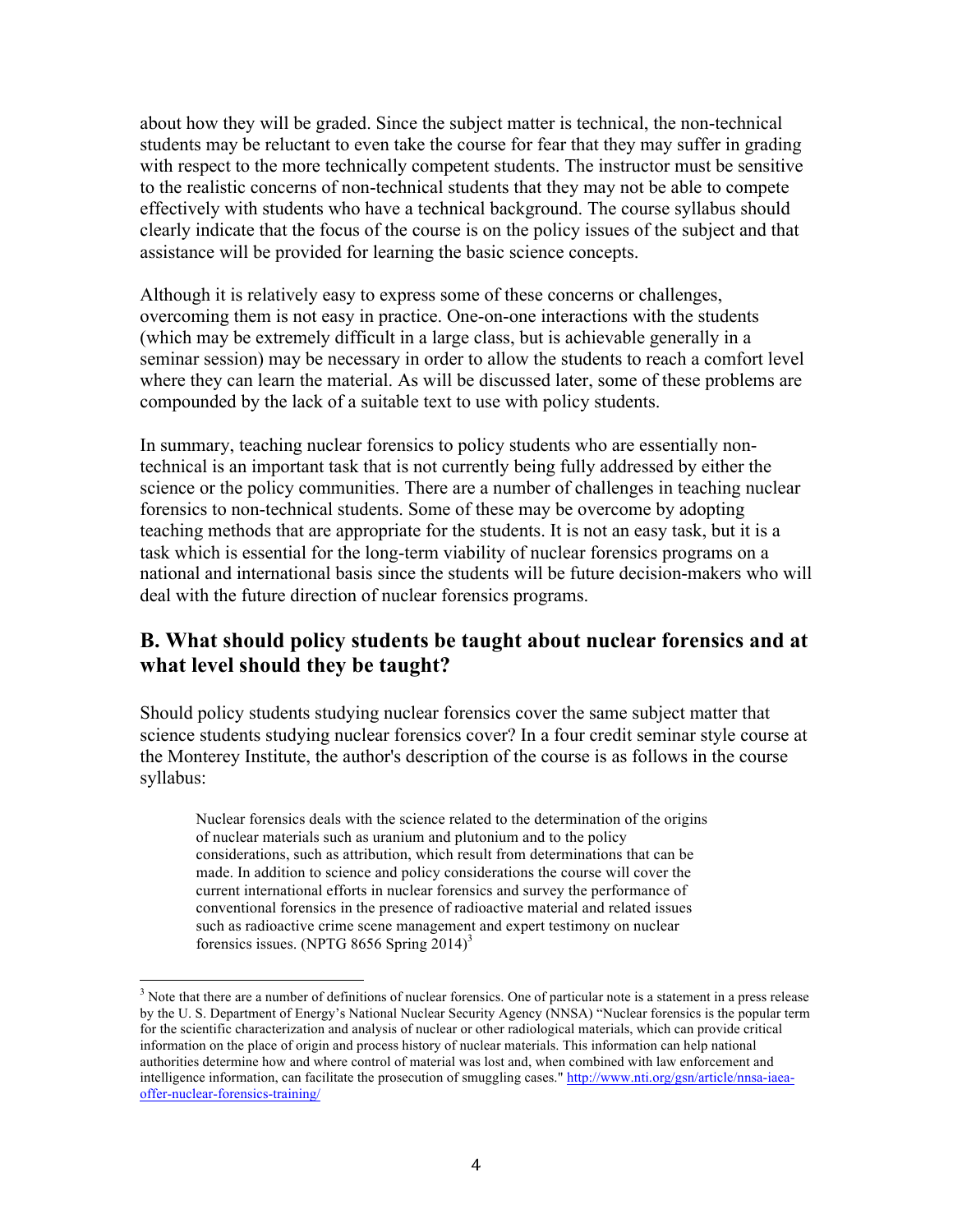The course objectives are as follows:

Students successfully completing this course will be able to:

- Demonstrate an understanding of the basic concepts of nuclear forensics science.
- Demonstrate an understanding of the potential applications of nuclear forensics in the determination of the origin of nuclear and other radioactive materials,
- Demonstrate an understanding of the terms and definitions that are used in the field of nuclear forensics.
- Demonstrate a fundamental understanding of the international efforts to cooperate in nuclear forensics analysis.
- Demonstrate an understanding of the legal requirements for the introduction of evidence resulting from nuclear forensics analysis.
- Demonstrate an understanding of the policy implications of attribution.

By contrast, a four-day training course offered by the Radiochemistry Society<sup>4</sup> described the topics covered as follows:

#### **Key Topics You'll Learn About**

- Fundamental Principles of Trans-Uranium Elements
- Fundamental Principles of Fission Products
- Fundamental Principles of Rapid Screening Measurements
- Fundamental Principles of Non- Destructive Assay
- Fundamental Principles of Neutron Activation Analysis
- Fundamental Principles of Alpha Spectrometry
- Fundamental Principles of Gamma Spectrometry
- Fundamental Principles of Neutron Counting
- Fundamental Principles of Portal Counting
- Fundamental Principles of Liquid Scintillation Counting
- Fundamental Principles of Gas Flow Proportional Counting
- Best Methods and Strategies for Separation Chemistry
- Making Reliable & High Quality Measurements in Nuclear Forensic
- Fundamental Principles of Contamination Control
- Fundamental Principles of Reporting of Results
- Fundamental Principles of External Communication

The difference in focus is obvious. Policy students need to have an understanding of what the Radiochemistry Society considers to be key topics, but they need to have that understanding at an overview level. Non-technical policy students will not understand initially what a gamma ray is or what types of detectors can detect various types of

<u> 1989 - Andrea San Andrea San Andrea San Andrea San Andrea San Andrea San Andrea San Andrea San Andrea San An</u>

<sup>4</sup> Available at: http://www.radiochemistry.org/courses/rc\_forensic.html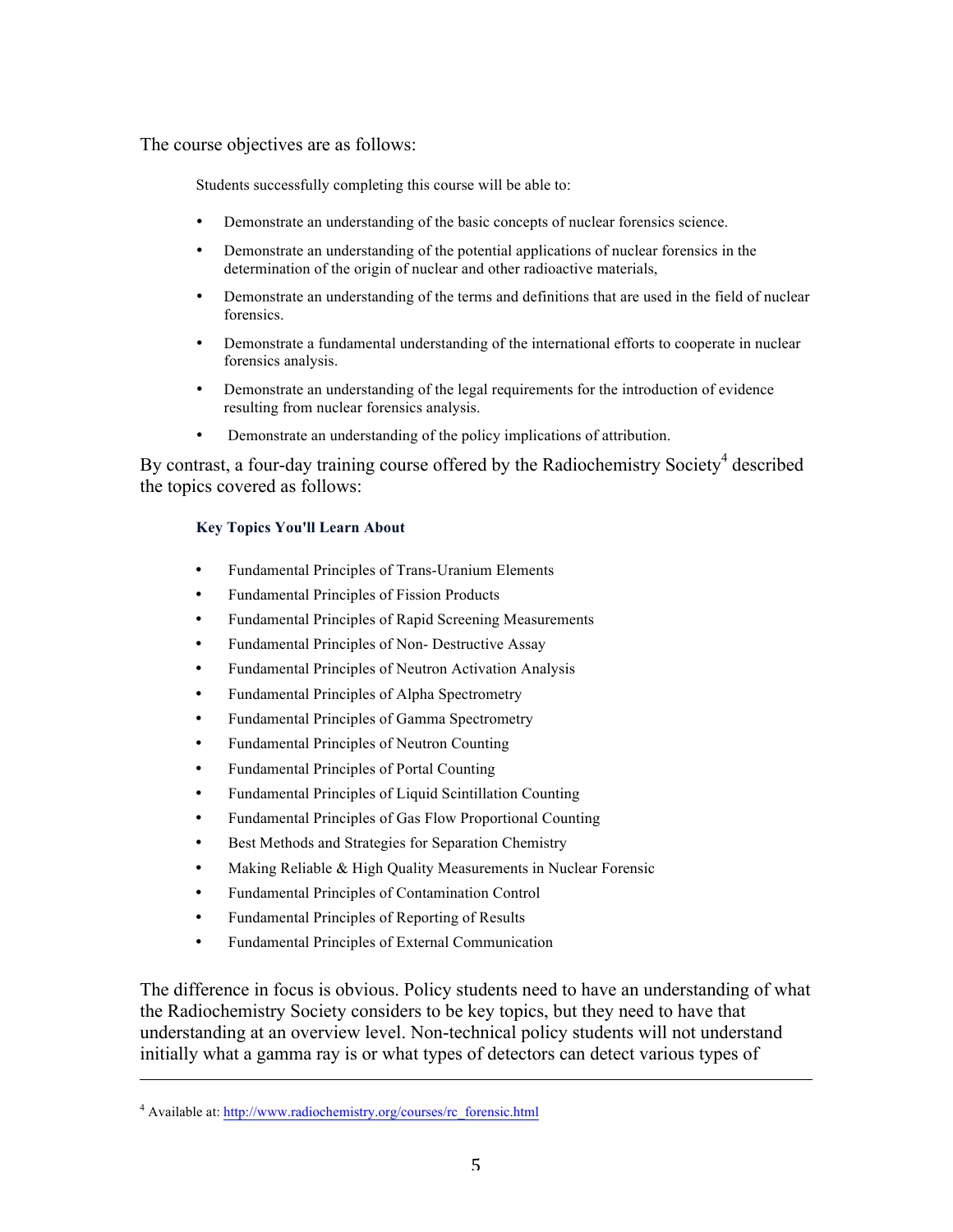radiation. It is important for them to understand the differences, but far more important to understand why those differences can be critical. They do not need us to understand the details of how a portal monitor works, but they should have some understanding of how portal monitors are used and that portal monitors may have differences in sensitivity and different detection capabilities (i.e., that some may be able to detect neutrons in addition to gamma radiation).

Attached as Appendix 1 to this paper are the syllabus topics of the 16-week course on nuclear forensics taught at Monterey Institute by the author. In teaching these courses an educational concept known as "flipping the classroom" is employed to some extent. This involves the creation of short videos that further explain various topics that students found difficult to understand. Other videos provide guidance to the students on how to read and interpret some of the course materials. Educational freeware such as the iPad app "Explain Everything"<sup>5</sup> and simple video capture software available on any computer are typically used to produce these videos. The Monterey Institute uses Moodle as course management software, but the file size of the videos makes the use of Dropbox preferable for distributing videos to the students. Typically the PowerPoint presentations used in class are made available on Moodle shortly after the lectures are completed.

The emphasis in teaching in the author's course is on concepts, definitions, and the organizational structure of how things fit together. In other words, where do pre-and postdetonation nuclear forensics fit into a national program? What are the differences between two conceptual types of nuclear forensics, i.e,. determination or attribution with regard to nuclear or other radioactive material and performing conventional forensics in a radioactive environment or on radioactive or radioactively contaminated materials? In addition, the development of the concept of states' nuclear materials libraries and their importance are significant subjects for policy students to understand. The libraries, and the IAEA's efforts in the field can give rise to significant policy issues and discussions.

Policy students are capable of understanding the importance of radiochemical separations, mass spectrometry, and a number of concepts that are important in nuclear forensics, but their understanding is at the overview level. For example, they can learn the necessity of using radiochemical separations in order to look for trace elements in radioactive samples, but they will not intuitively grasp the differences in orders of magnitude. Scientific notation will have little to no meaning to them without explanation. They are quite capable of understanding these concepts, but an instructor must be aware that they need to be educated in principles such as scientific notation and cannot assume that they have learned these somewhere in their background.

In addition to the scientific concepts of nuclear forensics the author's program in nuclear forensics places some emphasis on the legal aspects associated with expert testimony on nuclear forensics in a court of law. Policy students are interested in these concepts and how they play out. It can be a "hook" for students who are otherwise not interested in some aspects of nuclear forensics. On the other hand, it has been the author's experience

<sup>&</sup>lt;sup>5</sup> See http://www.newschooltechnology.org/2013/02/explain-everything/. The free app is available from iTunes App Store.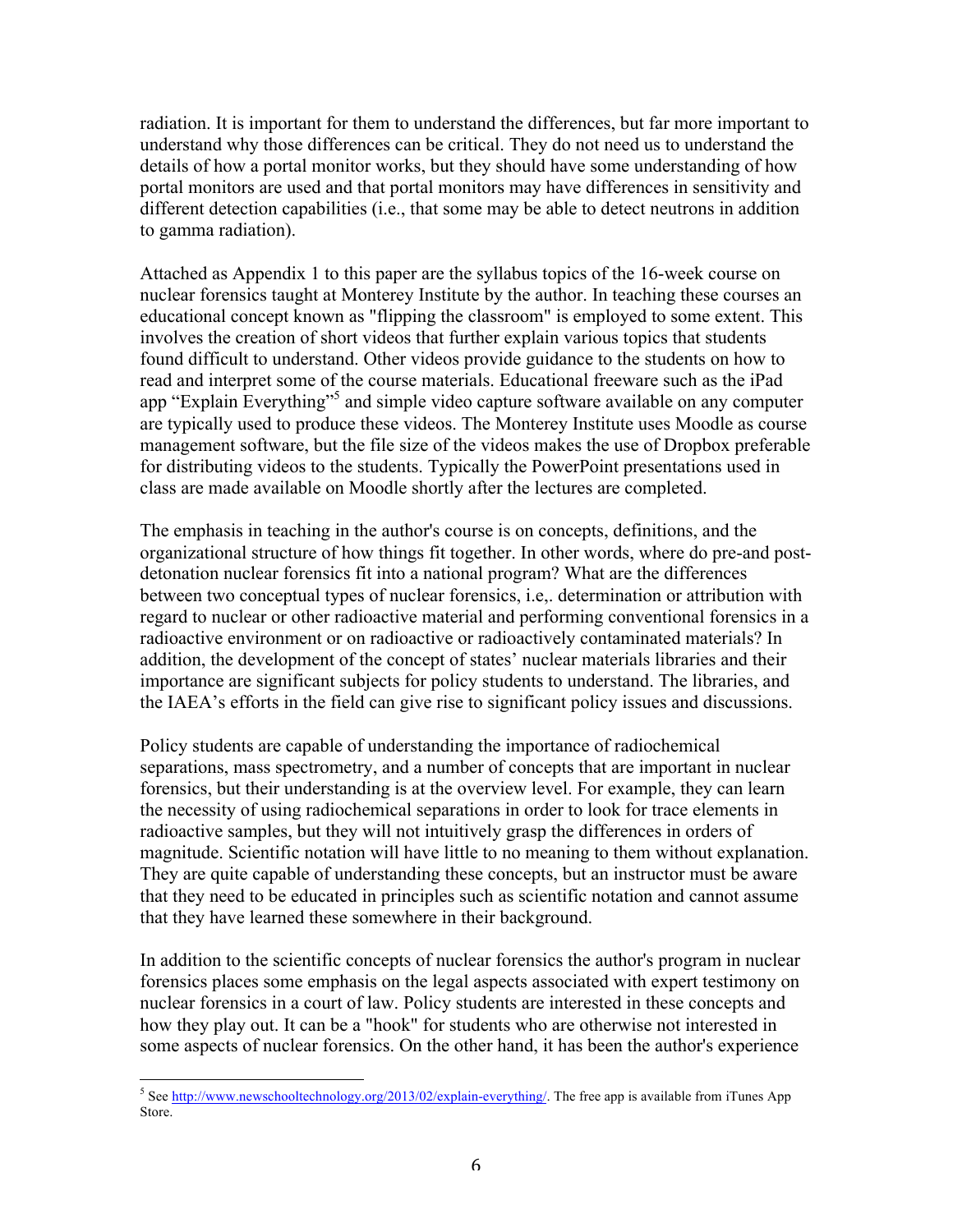that U.S. students, much less international students, have little understanding of the American legal system and in the differences between federal and state courts and the differing standards that might apply in these courts.

Finally, international efforts of cooperation in nuclear forensics (and conversely the lack of cooperation) are of great interest to policy students. Whenever possible efforts by international organizations such as the IAEA, EURATOM, INTERPOL, EUROPOL, and the United Nations Interregional Crime and Justice Research Institute (UNICRI) are discussed in the class as are efforts by the FBI, Department of Homeland Security, Department of Defense, etc. on the US domestic scene are discussed. The Nuclear Forensics International Technical Working Group (ITWG) and the efforts of professional societies such as the American Physical Society and the American Association for the Advancement of Science are also topics of discussion, particularly when, as discussed in the following section, those organizations have made policy recommendations on nuclear forensics.

In summary, policy students need to be taught the basic elements of nuclear forensics from an overview perspective. They need to understand the language of nuclear forensics in order to be able to communicate effectively on the topic and they need to understand the legal and organizational frameworks that exist on a national and international basis.

It is worth considering whether or not a "one size fits all" course is the best for policy students. At the Monterey Institute full semester courses can be either in a lecture format or a seminar format. The author's nuclear forensics course has been taught in a seminar format which allows the students to pursue their individual interests to some extent through their choice of a paper topic to satisfy the requirements of the seminar. This allows each student to find and explore a nuclear forensics topic that they find interesting. Although some may initially struggle with the topic selection, it appears that each student discovers a topic in which they are truly interested. Often, for example, international students explore their country's efforts in some aspect of nuclear forensics. The author gives students a free range of topic choice so long as it connects to the basic nuclear forensics subject.

## **C. What materials are available to teach policy students?**

Anyone establishing a course for policy students in nuclear forensics is faced with a dilemma of what materials to use. *Nuclear Forensic Analysis* by Kenton I. Moody, Ian D. Hutcheon, and Patrick M. Grant (Moody see Figure 1 below) is virtually the only published book on the subject.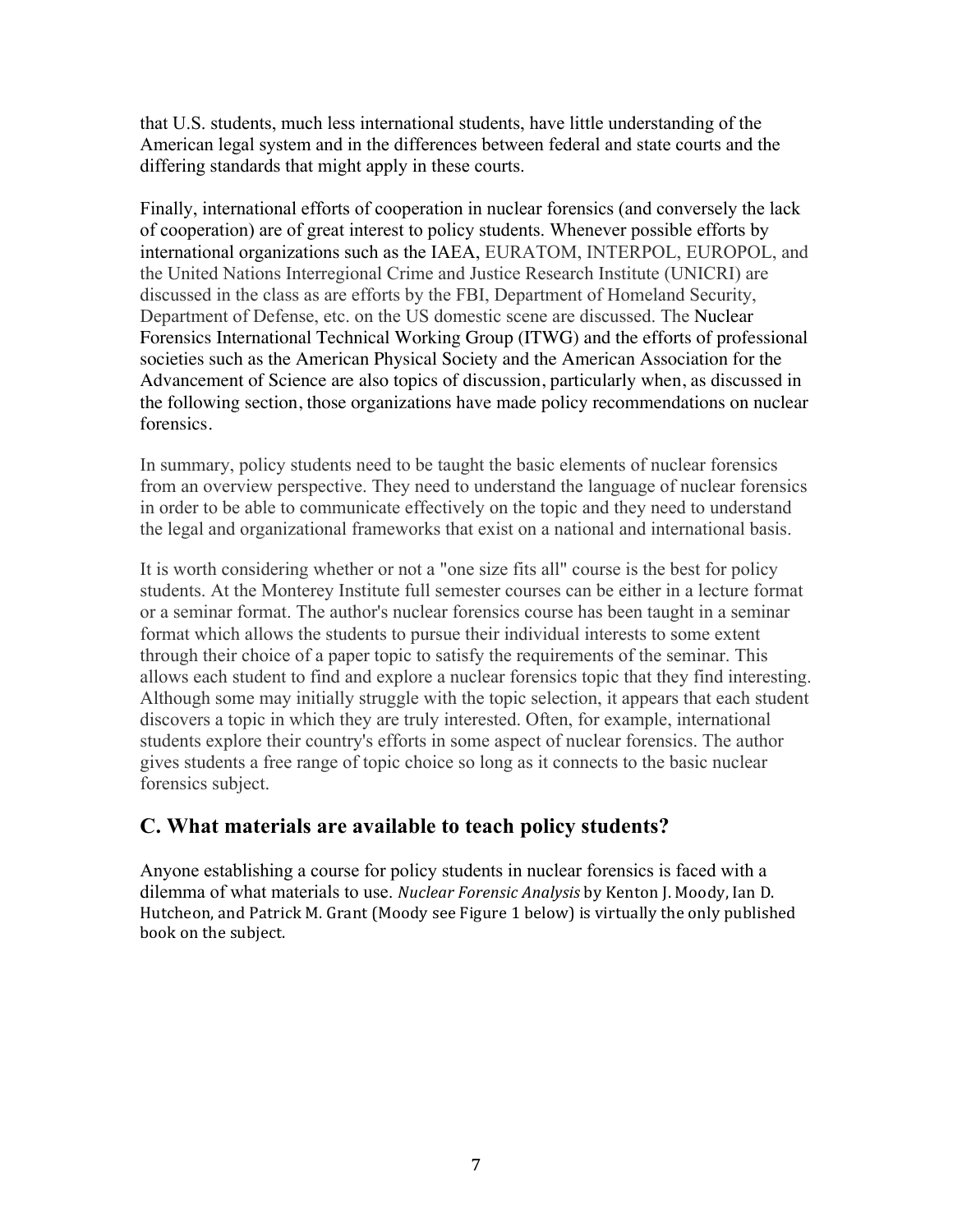

**Figure 1. Cover of Moody, et. al.6**

However, Moody is not a textbook--at least in its current edition.<sup>7</sup> The author uses it as a text, but it is certainly above most policy students' ability to read without significant guidance, i.e. the students need to be told what areas to ignore as to technically difficult and which to focus on. An additional difficulty with the Moody book is that like all scientific texts it is expensive, a fact that leads to an unfortunate preference by some students to use the reference copies available in our library instead of buying a copy for their professional library.<sup>8</sup> Certain chapters of Moody, particularly the case studies in the later part of the book are particularly good for use with the policy students as concrete demonstrations of the power and utility of nuclear forensics.

In addition to Moody, the IAEA's Nuclear Security Series publication on nuclear forensics, Nuclear Forensics Support<sup>9</sup> (see Figure 2 below) is a useful reference.

<sup>&</sup>lt;sup>6</sup> <http://ecx.images-amazon.com/images/I/51JGfJ9wQiL.\_BO2,204,203,200\_PIsitb-sticker-arrow-click,TopRight,35,-76 AA300 SH20 OU01 .jpg>

 $\sqrt{7}$  Note that in 2013 when students attempted to purchase the Moody book through Amazon they were advised that a new edition would be forthcoming. To the author's knowledge that has not happened yet and the warning has been removed from Amazon. CRC Press indicates that a Second Edition will be published in November 2014 (See www.crcpress.com/product/isbn/9781439880616 ). Hopefully the newer addition of Moody will retain its scientific merit while transitioning to more of a textbook format.<br><sup>8</sup> It should be noted that Amazon offers Kindle versions of Moody and also may offer semester rental options. These

options vary from time to time and may offer better affordability for the students.

Available for download as a .pdf document at: http://www-pub.iaea.org/MTCD/publications/PDF/Pub1241\_web.pdf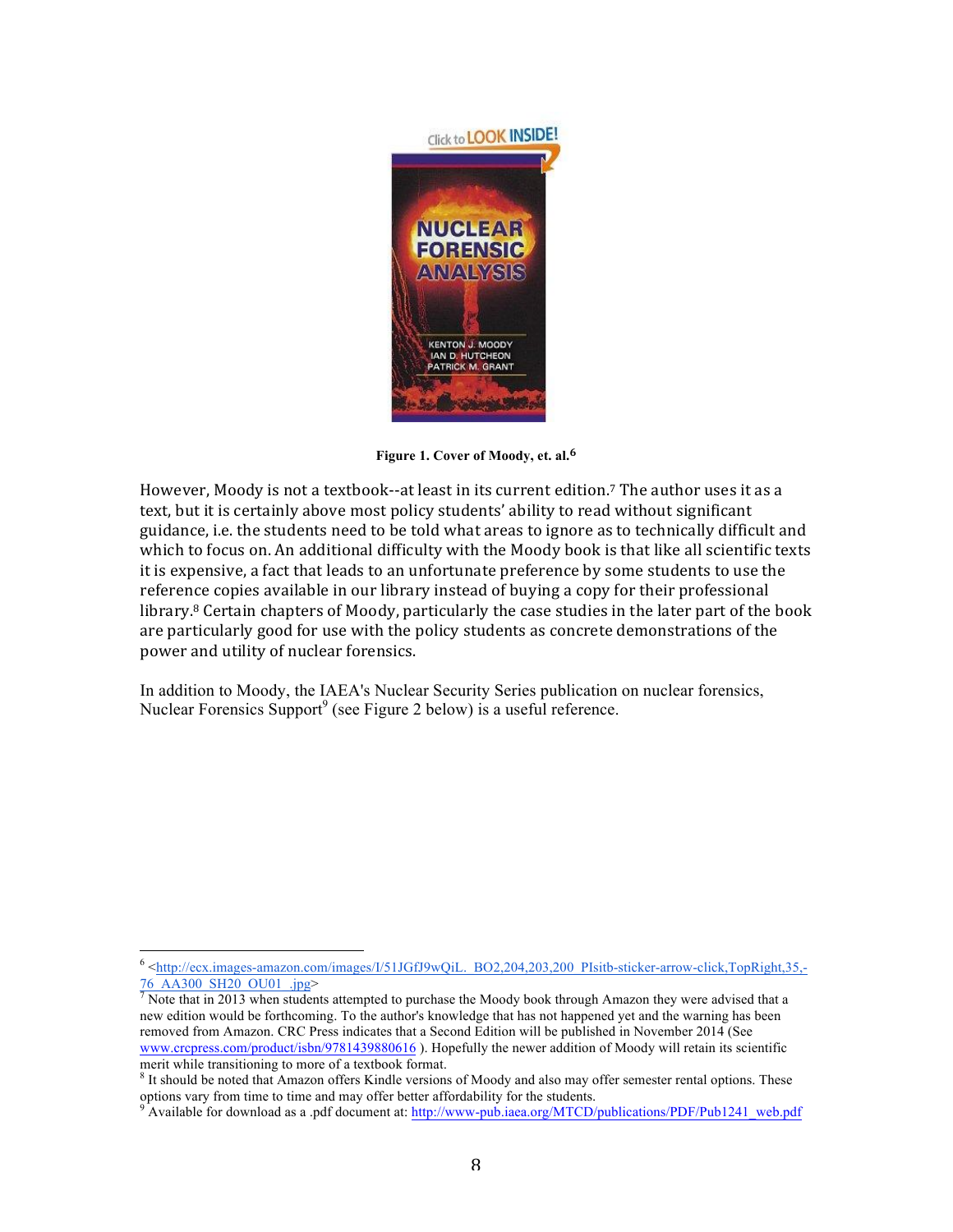

**Figure 2. Cover of Nuclear Forensics Support--IAEA Nuclear Security Series No. 2**

Although the Nuclear Security Series publication is in revision it is still useful as a reference and it can also be quite useful in explaining to students the operations of the IAEA in general and specifically with regard to nuclear forensics.

In addition to these more book or book-like publications, a nuclear forensics course for policy students must of necessity use materials available from the Internet including articles of topical interest. The author has found several national laboratory publications as well as professional society publications to be of utility in his nuclear forensics course $10$ 

It should also be noted that the IAEA has developed a Master's degree level program in nuclear security that is set out in Nuclear Security Series No. 12.<sup>11</sup> One of the elective courses is NS19, "Nuclear forensics and attributions." The International Nuclear Security Education Network  $(INSERT)^{12}$  has undertaken through its subcommittees to develop course materials in support of the IAEA's program, but to date there is no product available that supports NS19.

In summary, there does not appear to be a text which will be usable in the foreseeable future for policy students. INSEN or a private publisher may develop development a suitable text, but it appears that for the foreseeable future the teaching of nuclear

 $10$  In particular, "Nuclear Forensics Role, State of the Art, and Program Needs," by a Joint Working Group of the American Physical Society and the American Association for the Advancement of Science available at: http://www.aaas.org/report/nuclear-forensics-role-state-art-program-needs is a useful publication. This has been presented to policy students late in the course in order to demonstrate to them their mastery of the concepts discussed in the study.

<sup>&</sup>lt;sup>11</sup> "Educational Programme in Nuclear Security" available for download as a .pdf at: http://wwwpub.iaea.org/MTCD/publications/PDF/Pub1439\_web.pdf

<sup>&</sup>lt;sup>12</sup> See the report of INSEN's August 2013 meeting available at: http://www-ns.iaea.org/downloads/security/annualiinsens-meeting-2013-chairman-report.pdf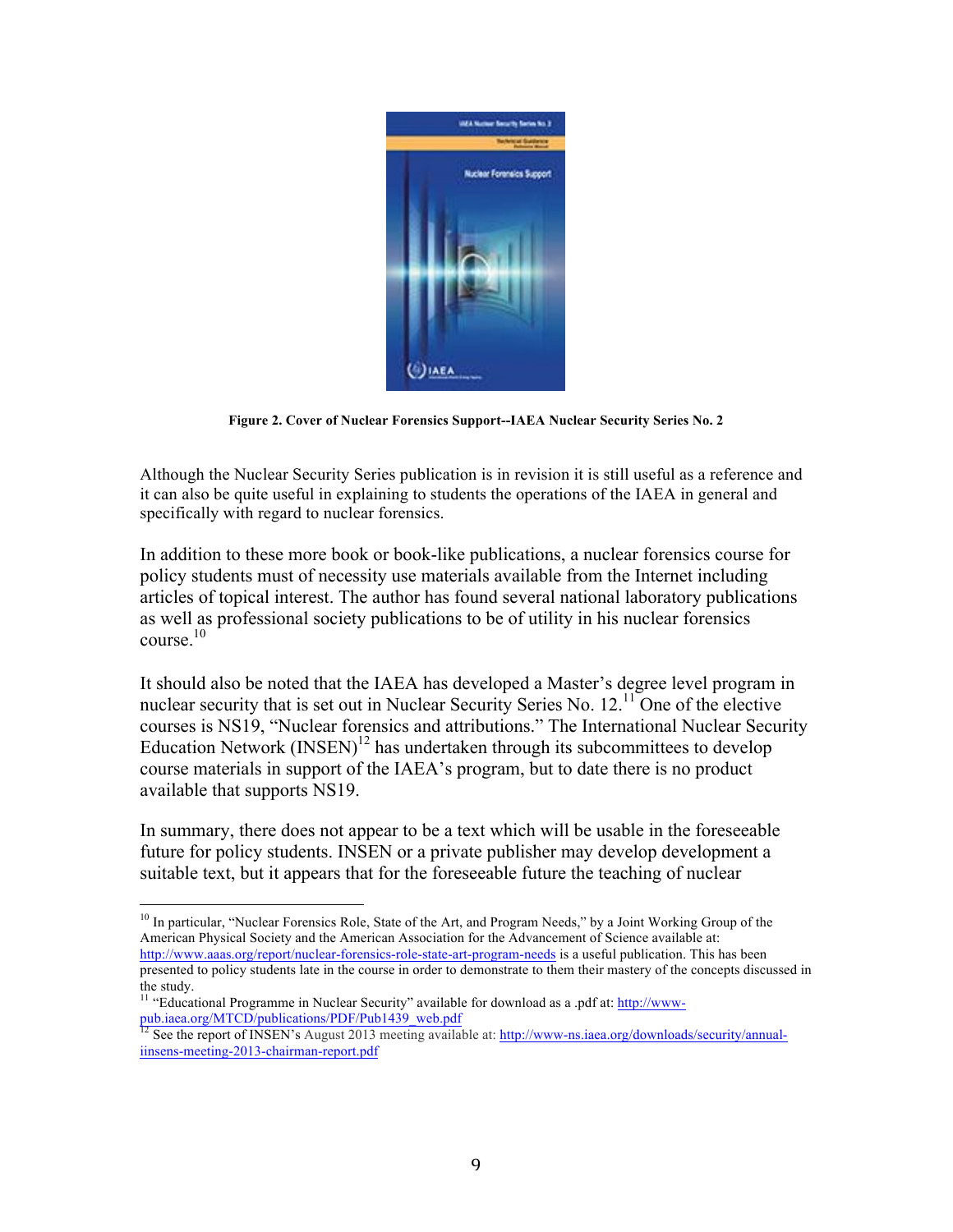forensics to policy students will need to rely on Moody (the original version or its second edition edition), much as the author has done in the nuclear forensics course taught at the Monterey Institute.

# **D. What should to be done to improve the situation?**

An obvious way of improving the ability to teach policy students about nuclear forensics would be to develop a text which targets various levels of background in science.

However, a text focused totally on students with a non-technical background might not be a viable commercial option. Integration of the underlying fundamental science background with policy and legal aspects of nuclear forensics could be developed into a viable text that would be useful at the undergraduate and graduate level for students with a non-technical background and for a broader non-technical audience. If creatively written, such a text would also be suitable for students with a technical background who want to learn something about the technical aspects of nuclear forensics but are not interested in delving into detailed technical issues. In addition to an overview of the subject matter, a student with a technical background should find such a text provides a gateway to learning something about the legal and policy aspects of nuclear forensics.

Development of such a text would be a useful contribution to the long-term health of nuclear forensics and therefore to the long-term health and sustainability of the global nuclear security regime.